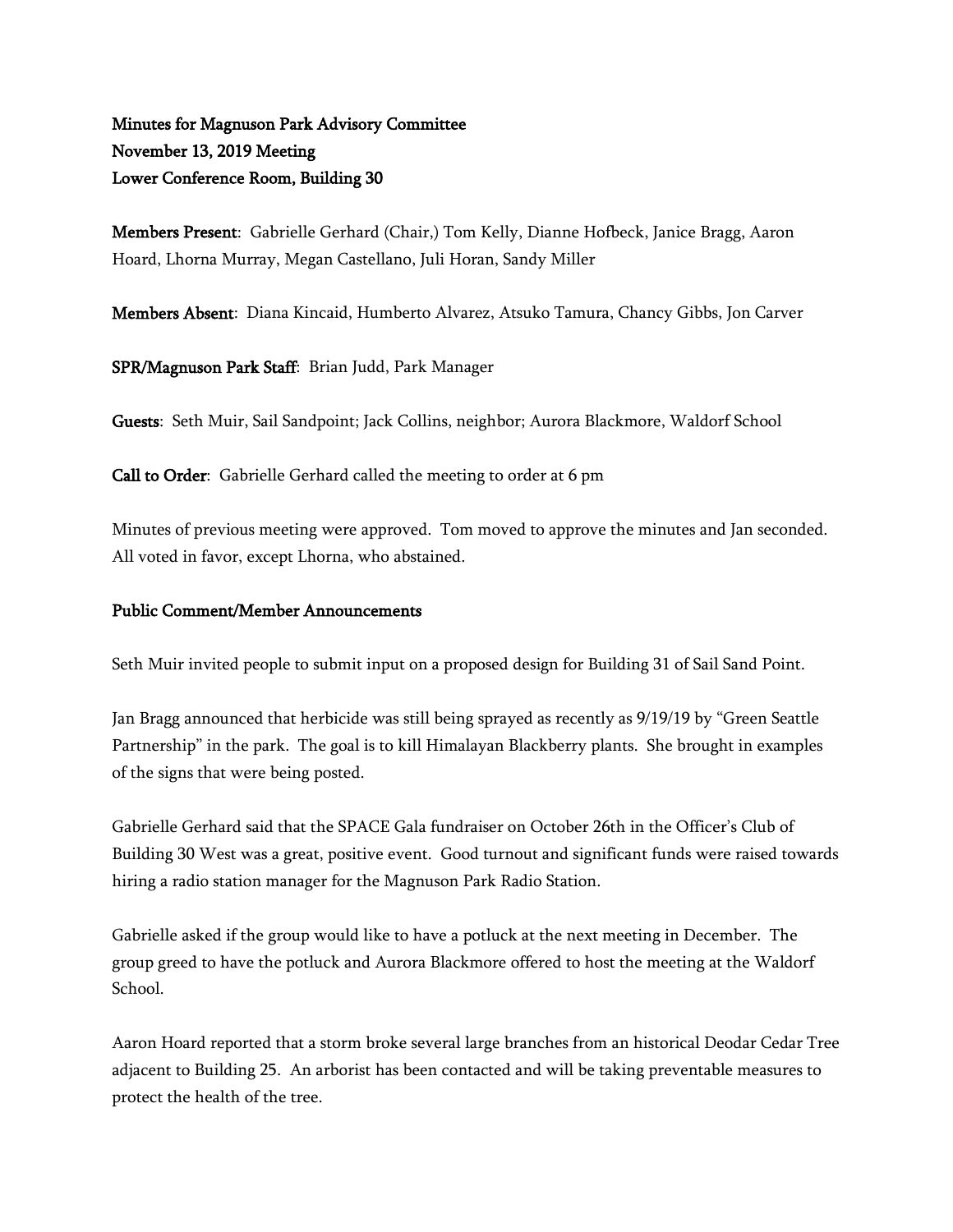# Park Manager's Report Brian Judd Public Benefits Highlights

#### Cascade Bicycle Club

-147 scholarships for major ride events - \$17,787 -807 children participated in bike safety classes - \$2,150.72 -17,000 volunteer hours - \$517,820 -Free bike repair and maintenance for public - \$1,000

#### Tennis Center Sand Point

-Public restroom Access - \$12,000 -Free court time for youth/seniors - \$14,250 -12 scholarships provided - \$14,250 -Free clinics offered to Brettler youth and other groups - \$4,820 plus \$1,000 in free coaching time

## Arena Sports

-80 Rock the Park Scholarships - \$2,800 -1,155 Lil'Kickers Scholarships - \$19,635 -MPC Youth Care Scholarships - \$15,552

## Sail Sand Point

-67 youth scholarships for camp - \$22,729 -27 adult scholarships for classes - \$4,067 -37 Shipmates Group Scholarships - \$9,960 -Various public events - \$7,800 -Discounts on Boat Rental Passes - \$10,618

## Sand Point Arts and Cultural Exchange

-Free access to Magnuson Park Gallery - \$16,760 -Artists Receptions and Open Studios - \$11,150 -Volunteer Engagement - \$40,572

## Camp Good Times

-225 Summer camp participants - \$405,000 -15 Kayak Adventure Camp participants - \$30,000 -General programs offered to families - \$30,000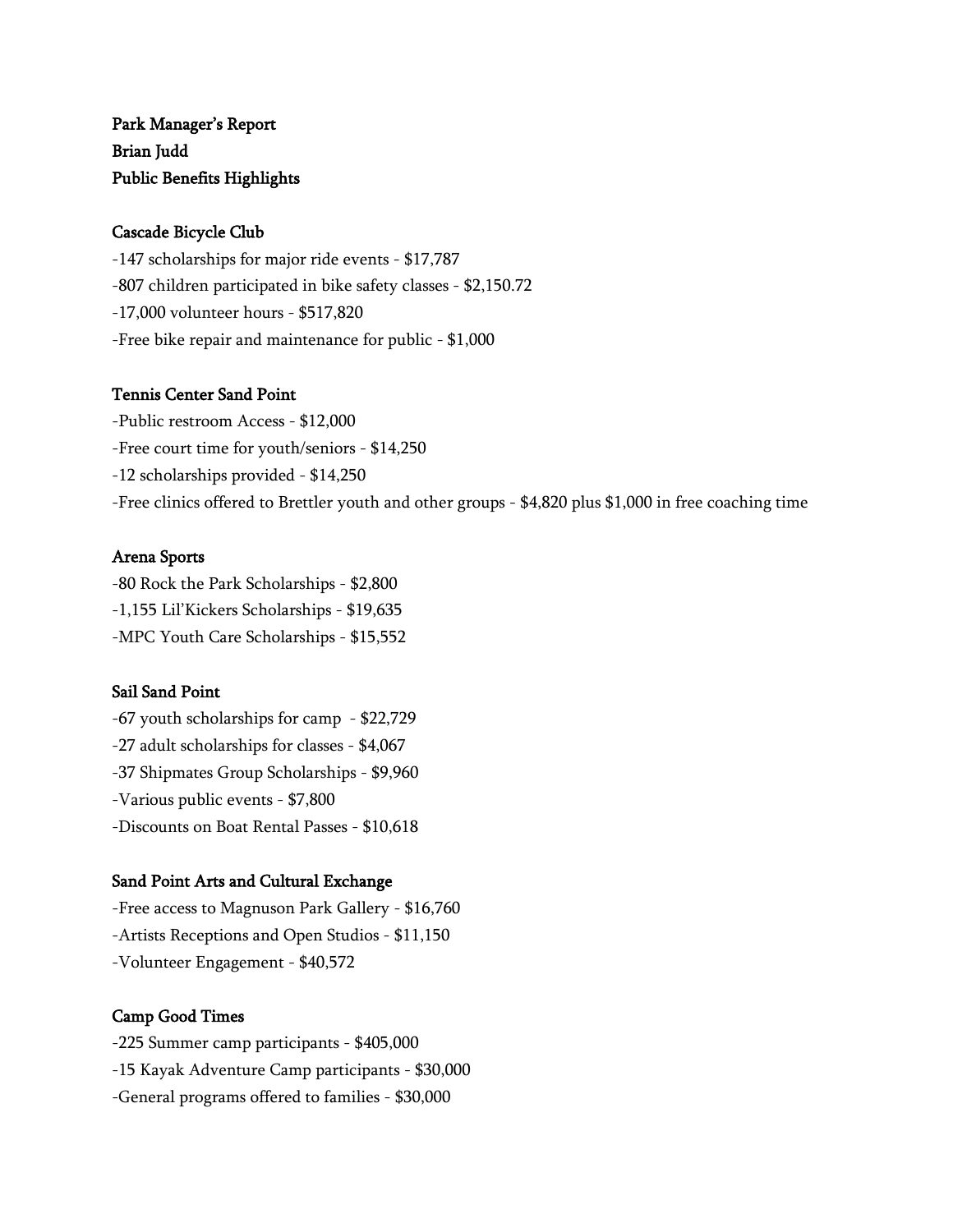## Earth Corps

-Investment in new Building 30 windows - \$485,000 -Restoration Services in SPR parks - \$9,884 -160 Volunteers engaged in projects - \$34,896

#### Building 11 Outdoor Restrooms

Due to regular misuse of the restrooms by a small group of people, access is temporarily limited to Sail Sand Point participants. Combo locks were installed earlier in the year to manage access and challenges are still emerging. Magnuson Admin staff will continue to problem solve to find a resolution.

Tom recommended that sharps disposal containers be placed in the restrooms.

#### Building 2 Vandalism

There is an increase in vandalism and break-ins at Building 2 over the last several weeks. SPR Security will be involved and SPD will conduct regular "building watch" for the next few weeks.

## The Brig (Building 406) Construction Project

Scheduled to commence on Dec 2. This project will be completed in 4 - 6 months and will include a roof and HVAC replacement, and substantial ADA upgrades.

## EV Charging Station Install

Installation will begin on Dec 2

## Magnuson Admin Office Transition

Klaus Goodrum is now the permanent Parks Concession Coordinator. Kenya Bostic accepted a permanent job with SDOT and we are in the process of filling the office admin position. Please have patience with us during this transition time.

#### 2020 MPAC Slate News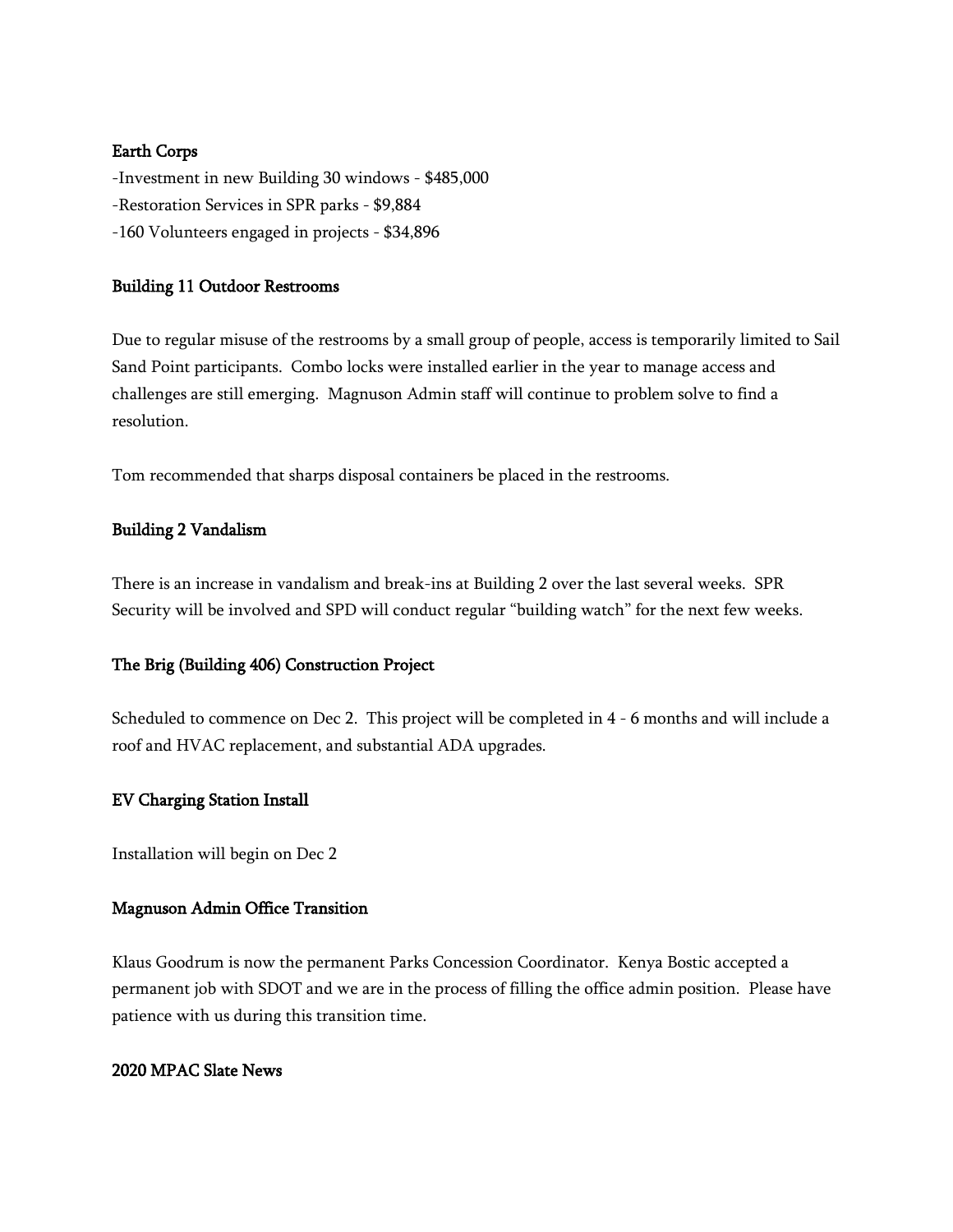Brian will provide update on the 2020 MPAC slate.

## End of Manager's Report

## Concerns about Dogs Running Off Leash in the Park

Jan Bragg addressed concerns about dogs running off leash in the park. She inquired if Parks has ordered signs to be posted with appropriate phone number to call and report. Signs are needed near athletic fields, along shoreline and in parking lots.

Brian responded that he has put in an order, but needs recommendations on where to place the signs.

Jan stated that signs are already present in wetlands, near athletic fields, and along shoreline but are needed in parking lots.

Tom added that signs should be posted at exits for off leash area.

#### Environmental Policies at Magnuson

Jan

-Is there a checklist for considering carbon emissions impact when scheduling events or ordering equipment for the park?

-Would it be best for MPAC to work on creating a Green Standard?

-Concern over the Mobile Customer Service Center that has a van parked and engine running with windows open for a large part of the day.

#### Brian

-No checklist when scheduling events

-MPAC needs to advocate for what they value.

-Mayor Durkan wants to reduce the fleet by 10 % citywide

#### Gabrielle

-Suggested that we could bring a rep from the Environmental Sustainability Department to meet with MPAC.

## MPAC Motion for Vote on Letters of Support